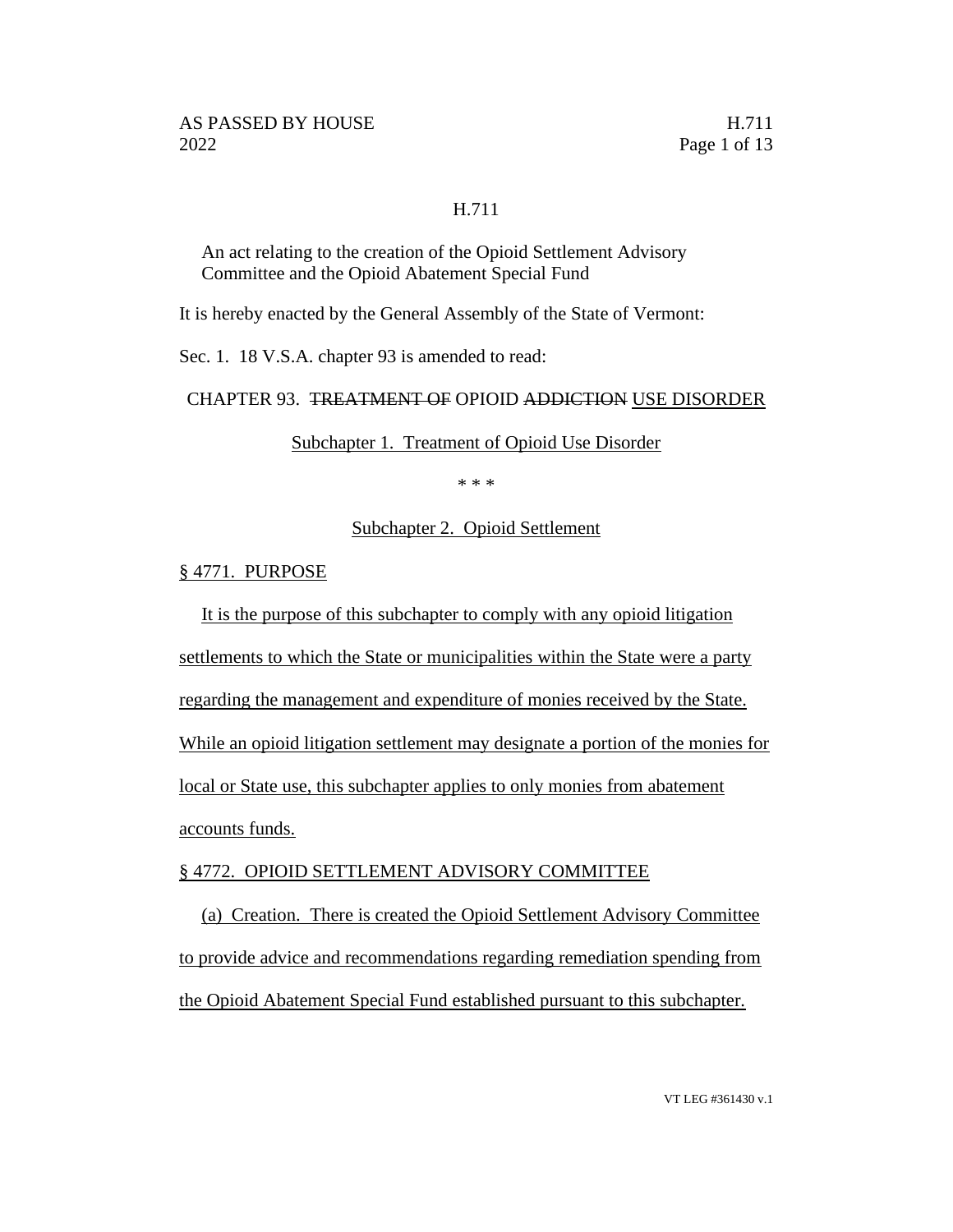(b) Membership.

(1) The Advisory Committee shall be composed of the following members and shall reflect the diversity of Vermont in terms of gender, race, age, ethnicity, sexual orientation, gender identity, disability status, and socioeconomic status and ensure inclusion of individuals with lived experience of opioid use disorder and their family members whenever possible:

(A) the Commissioner of Health or designee, who shall serve as a nonvoting chair;

(B) the Chief Prevention Officer established pursuant to 3 V.S.A. § 2321;

(C) one current member of the House of Representatives, appointed by the Speaker of the House;

(D) one current member of the Senate, appointed by the Committee on Committees;

(E) a primary care prescriber with experience providing medicationassisted treatment within the Blueprint for Health hub and spoke model, appointed by the Executive Director of the Blueprint for Health, to provide a statewide perspective on the provision of medication-assisted treatment services;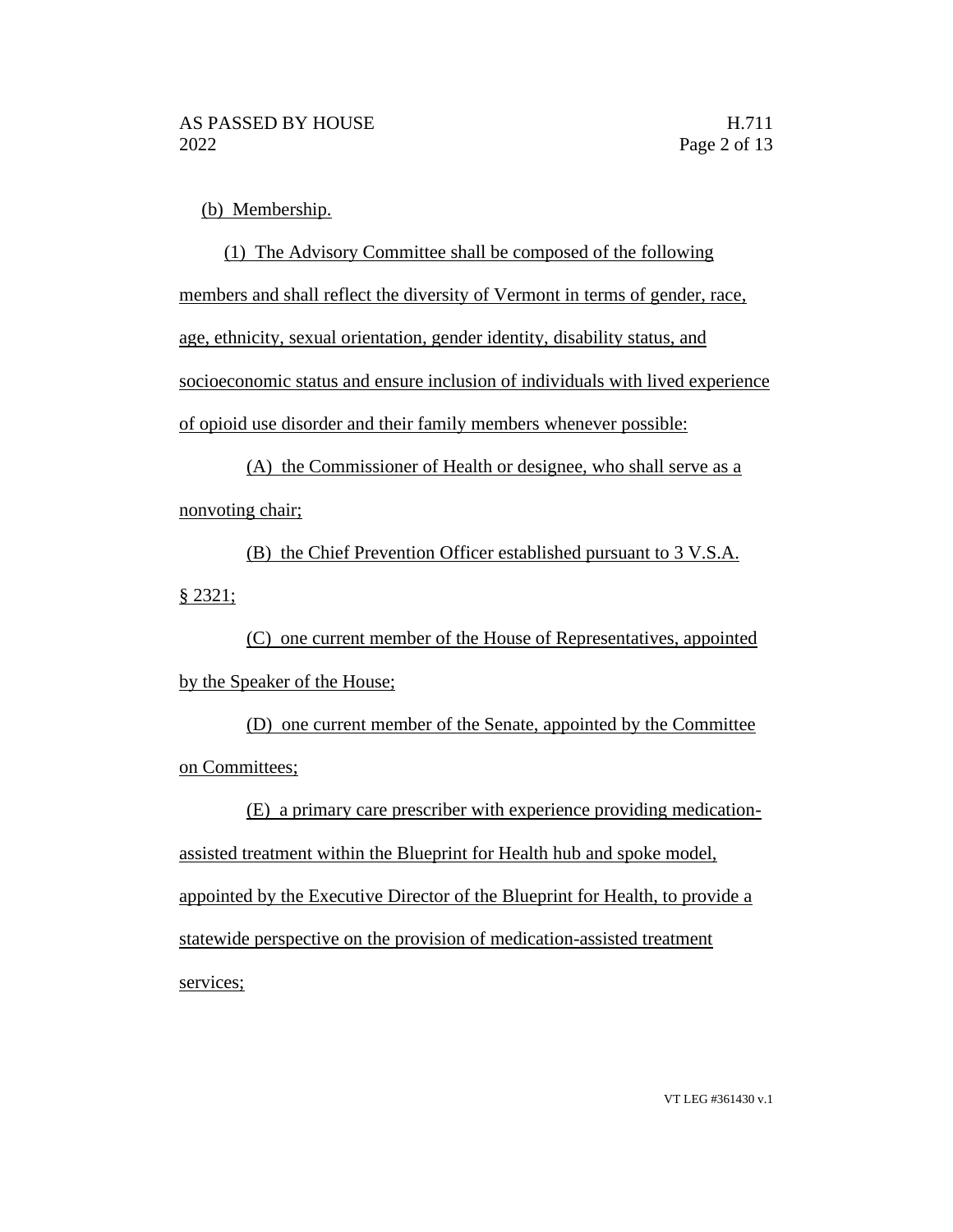(F) a provider with academic research credentials, appointed by the University of Vermont, to provide a statewide perspective on academic research relating to opioid use disorder;

(G) two individuals with lived experience of opioid use disorder, including at least one of whom is in recovery, one member appointed by the Howard Center's Safe Recovery program and one member appointed by the Vermont Association of Mental Health and Addiction Recovery, to provide a statewide perspective on the experience of living with opioid use disorder;

(H) an assistant judge, appointed by the Vermont Association of County Judges; and

(I) seven individuals, each employed by or an agent of a different city or town that collectively reflect Vermont's diverse population and geography, appointed by the Vermont League of Cities and Towns.

(2)(A) The term of office of each appointed member shall be four years. Of the members first appointed, eight shall be appointed for a term of three years and eight shall be appointed for a term of four years. Members shall hold office for the term of their appointments and until their successors have been appointed. All vacancies shall be filled for the balance of the unexpired term in the same manner as the original appointment. Members are eligible for reappointment.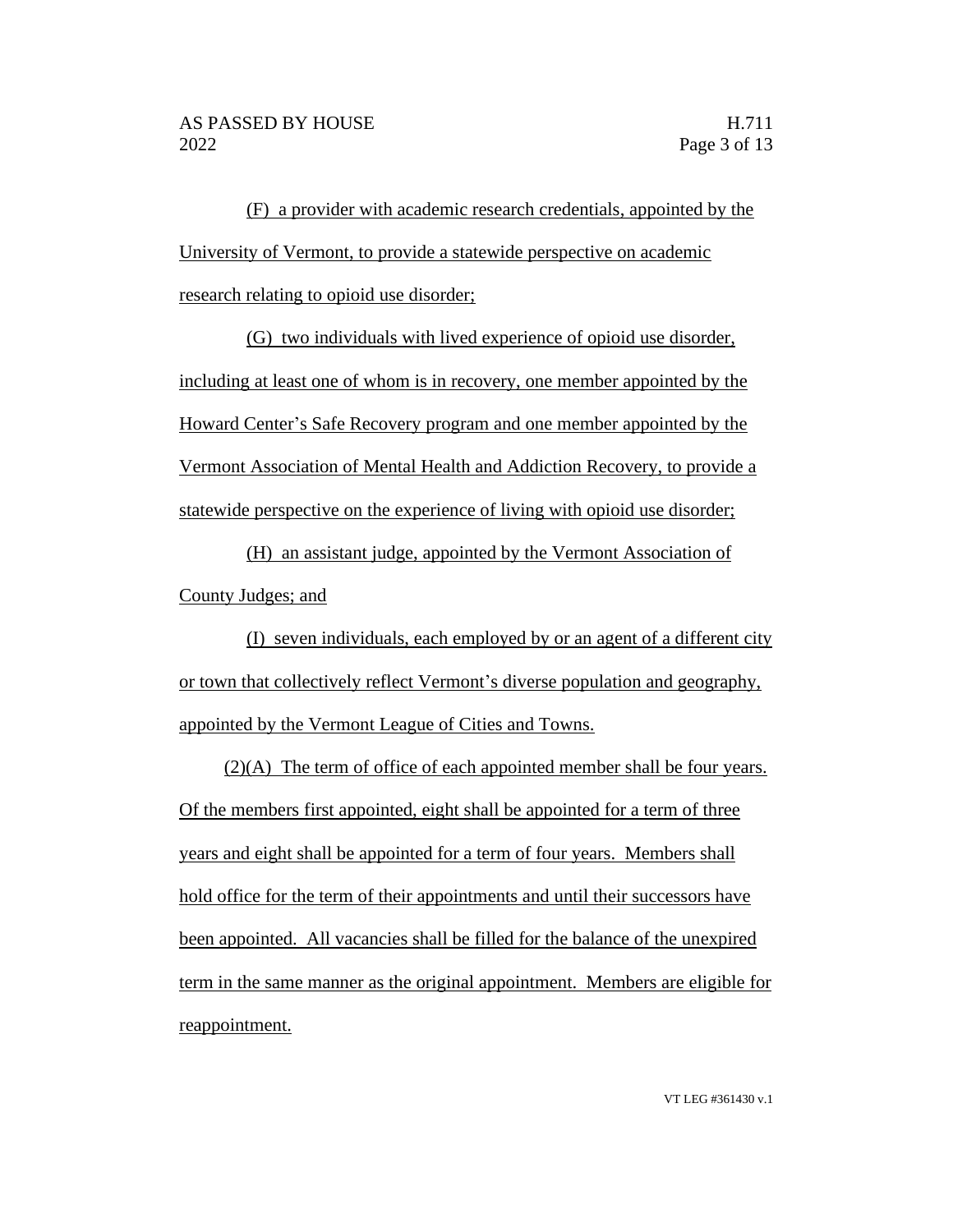(B) A member may be removed from the Advisory Committee by the member's appointing entity for cause, which includes only neglect of duty, gross misconduct, conviction of a crime, or inability to perform the responsibilities of the office. The Chair of the Advisory Committee shall simultaneously notify the Governor, the Speaker of the House, and the President Pro Tempore that the member has been removed from the Advisory Committee.

(c) Powers and duties. The Advisory Committee shall demonstrate broad ongoing consultation with individuals living with opioid use disorder about their direct experience with related systems, including medication-assisted treatment, residential treatment, recovery services, harm reduction services, overdose, supervision by the Department of Corrections, and involvement with the Department for Children and Families' Family Services Division. To that end, the Advisory Committee shall demonstrate consultation with individuals with direct lived experience of opioid use disorder, frontline support professionals, the Substance Misuse Advisory Council, and other stakeholders to identify spending priorities as related to opioid use disorder prevention, intervention, treatment, and recovery services and harm reduction strategies for the purpose of providing recommendations to the Governor, the Department of Health, and the General Assembly on prioritizing spending from the Opioid Abatement Special Fund. The Advisory Committee shall consider: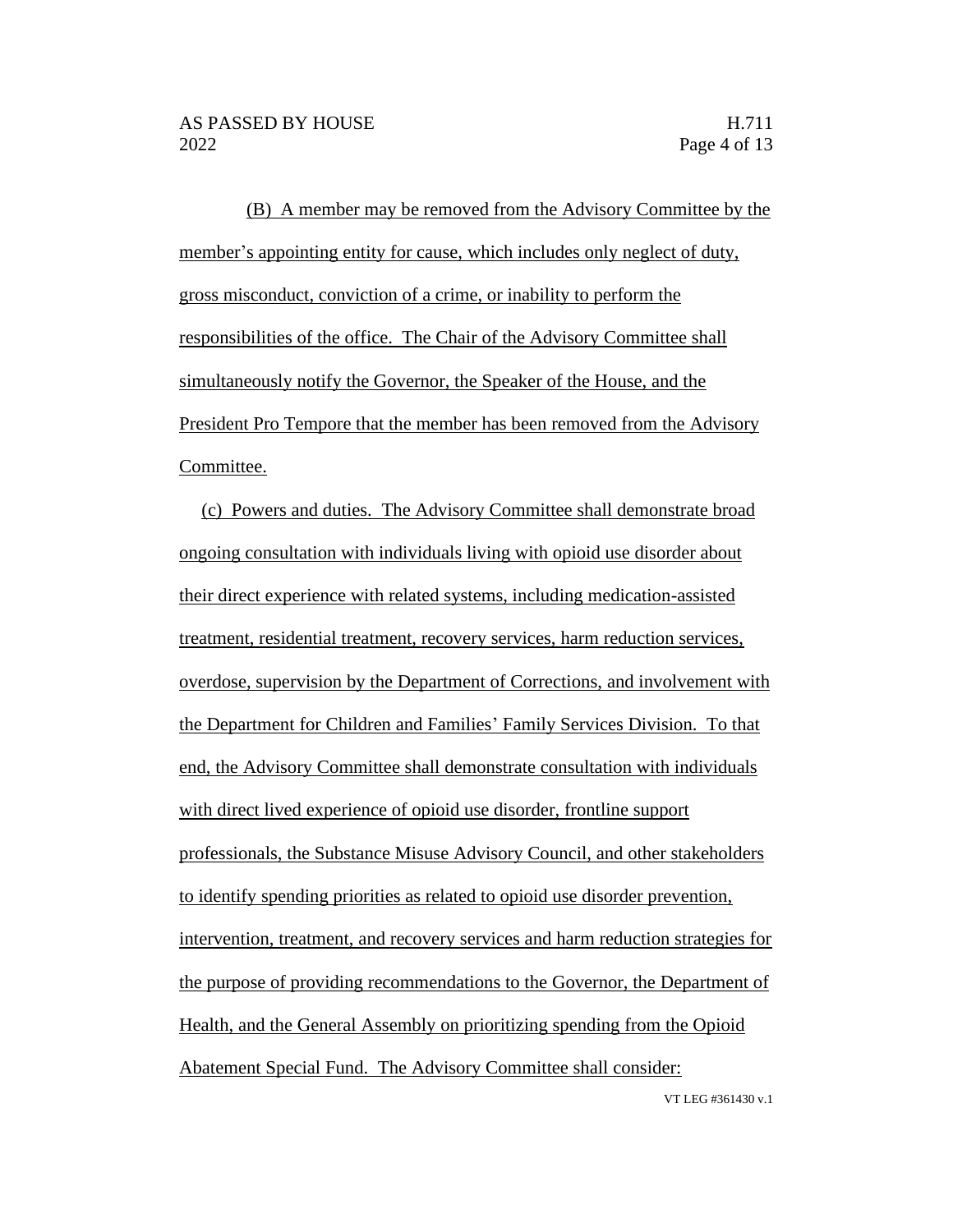(1) the impact of the opioid crisis on communities throughout Vermont, including communities' abatement needs and proposals for abatement strategies and responses;

(2) the perspectives of and proposals from opioid use disorder prevention coalitions, recovery centers, and medication-assisted treatment providers; and

(3) the ongoing challenges of the opioid crisis on marginalized populations, including individuals who have a lived experience of opioid use disorder.

(d) Assistance. The Advisory Committee shall have the administrative, technical, and legal assistance of the Department of Health.

(e) Presentation. Annually, the Advisory Committee shall present its recommendations for expenditures from the Opioid Abatement Special Fund established pursuant to this subchapter to the Department of Health and concurrently submit its recommendations in writing to the House Committees on Appropriations and on Humans Services and the Senate Committees on Appropriations and on Health and Welfare.

(f) Meetings.

(1) The Commissioner of Health shall call the first meeting of the Advisory Committee to occur on or before June 30, 2022.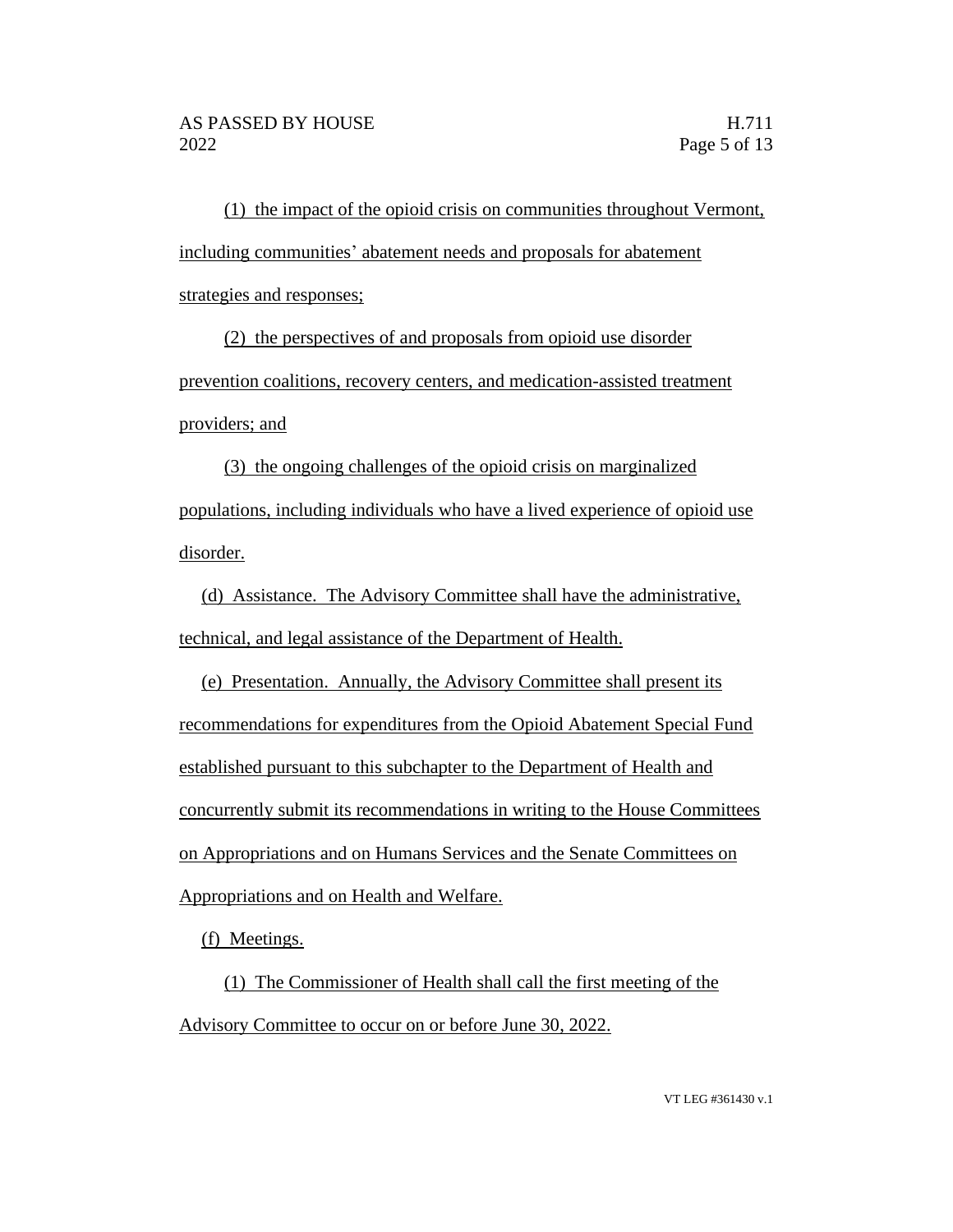(2) The Advisory Committee shall meet at least quarterly but not more than six times per calendar year.

(3) The Advisory Committee shall adopt procedures to govern its proceedings and organization, including voting procedures and how the staggered terms shall be apportioned among members.

(4) All meetings of the Advisory Committee shall be consistent with Vermont's Open Meeting Law pursuant to 1 V.S.A. chapter 5, subchapter 2.

(g) Compensation and reimbursement.

(1) For attendance at meetings during adjournment of the General Assembly, a legislative member of the Advisory Committee serving in the member's capacity as a legislator shall be entitled to per diem compensation and reimbursement of expenses pursuant to 2 V.S.A. § 23 for not more than six meetings per year. These payments shall be appropriated from the Opioid Abatement Special Fund.

(2) Other members of Advisory Committee shall be entitled to per diem compensation and reimbursement of expenses as permitted under 32 V.S.A. § 1010 for not more than six meetings per year. These payments shall be appropriated from the Opioid Abatement Special Fund.

# § 4773. DESIGNATION OF LEAD STATE AGENCY

VT LEG #361430 v.1 The Department of Health shall serve as the lead State agency and single point of contact for submitting requests for funding to the national settlement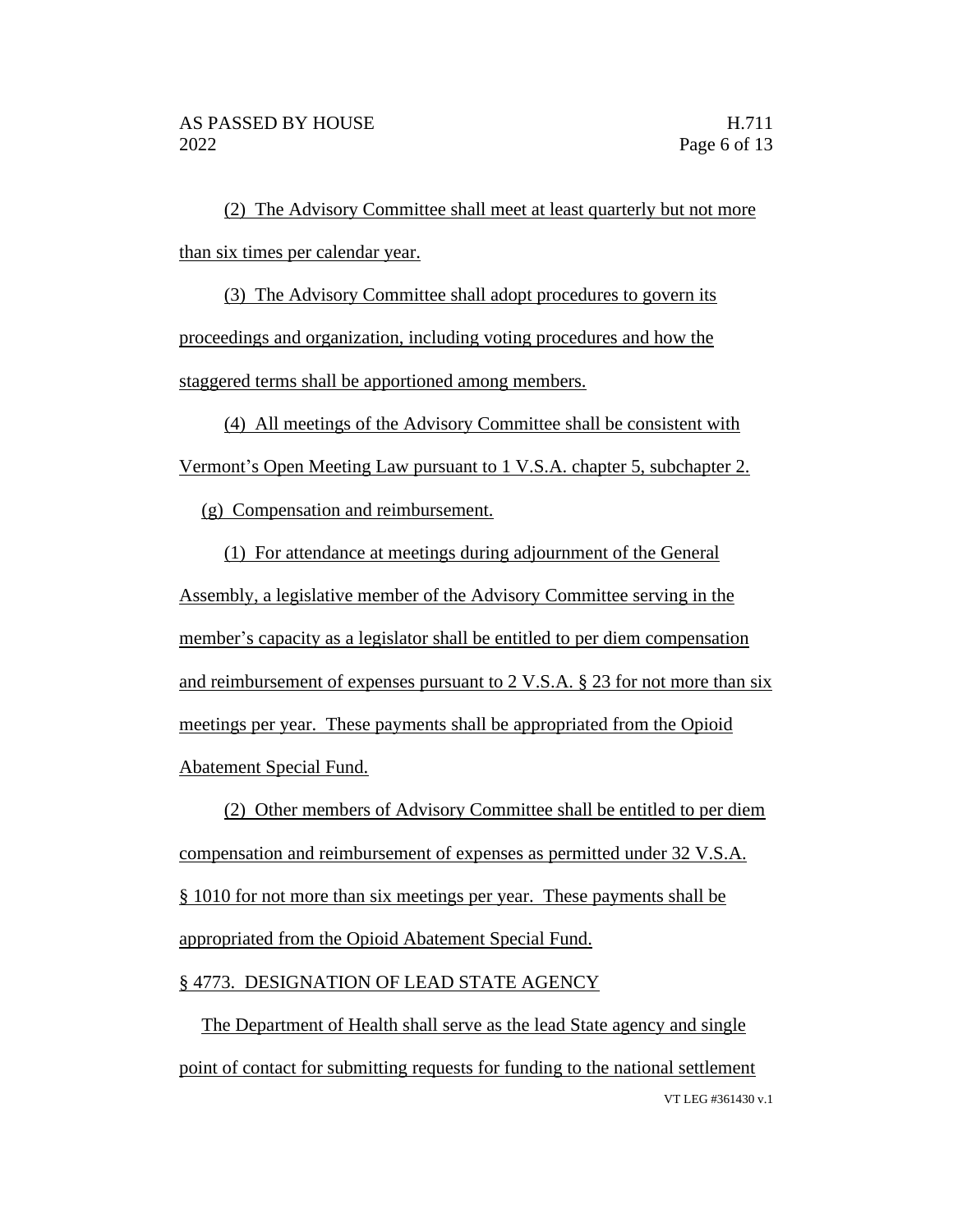fund administrator. Approved requests shall be disbursed to the Department for deposit into the Opioid Abatement Special Fund established in section 4774 of this subchapter.

# § 4774. OPIOID ABATEMENT SPECIAL FUND

(a)(1) There is created the Opioid Abatement Special Fund, a special fund established and managed pursuant to 32 V.S.A. chapter 7, subchapter 5 and administered by the Department of Health. The Opioid Abatement Special Fund shall consist of all abatement account fund monies disbursed by the national settlement fund administrator to the Department.

(2) The Department shall include a spending plan, informed by the recommendations of the Opioid Settlement Advisory Committee established pursuant to section 4772 of this subchapter, as part of its annual budget submission, and once approved, the Department shall request to have the funds formally released from the national abatement accounts fund. The Department shall disburse monies from the Opioid Abatement Special Fund pursuant to 32 V.S.A. chapter 7, subchapter 3.

(3) Disbursements from the Opioid Abatement Special Fund shall supplement and not supplant or replace any existing or future local, State, or federal government funding for infrastructure, programs, supports, and resources, including health insurance benefits, federal grant funding, and Medicaid and Medicare funds.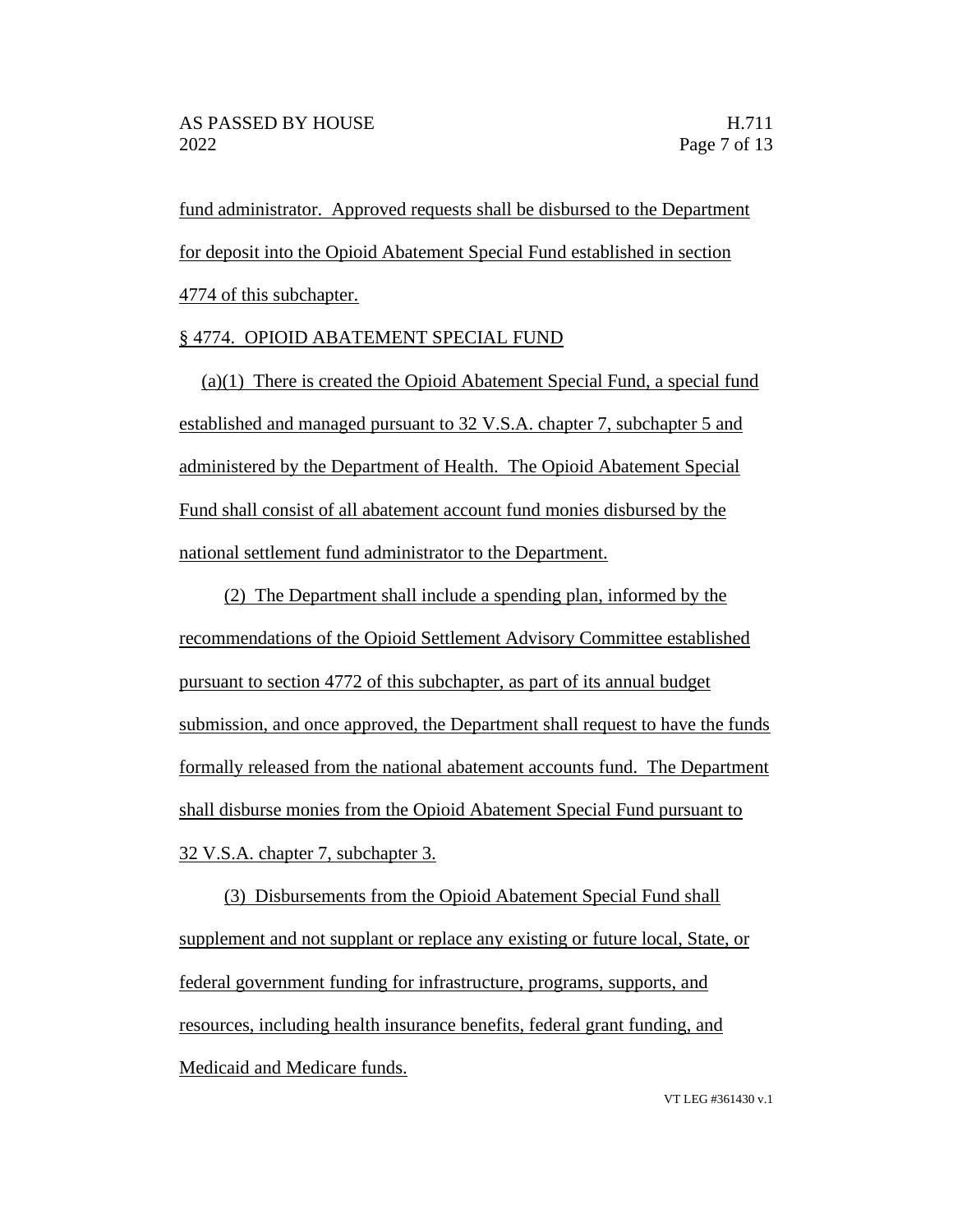(b) Expenditures from the Opioid Abatement Special Fund shall be used for the following opioid prevention, intervention, treatment, recovery, harm reduction, and evaluation activities:

(1) preventing overdose deaths and other harms;

(2) treatment of opioid use disorder;

(3) support for individuals in treatment and recovery and their families;

(4) connecting individuals who need help to the help needed;

(5) addressing the needs of criminal justice-involved persons;

(6) addressing the needs of pregnant or parenting individuals and their

families, including babies with neonatal abstinence syndrome;

(7) preventing overprescribing and ensuring appropriate prescribing and dispensing of opioids;

(8) preventing the misuse of opioids;

(9) educating law enforcement and other first responders regarding appropriate practices and precautions when dealing with fentanyl or other drugs and providing wellness and support services for first responders and others who experience secondary trauma associated with opioid-related emergency events;

(10) supporting efforts to provide leadership, planning, coordination, facilitation, training, and technical assistance to abate the opioid epidemic;

(11) researching opioid abatement;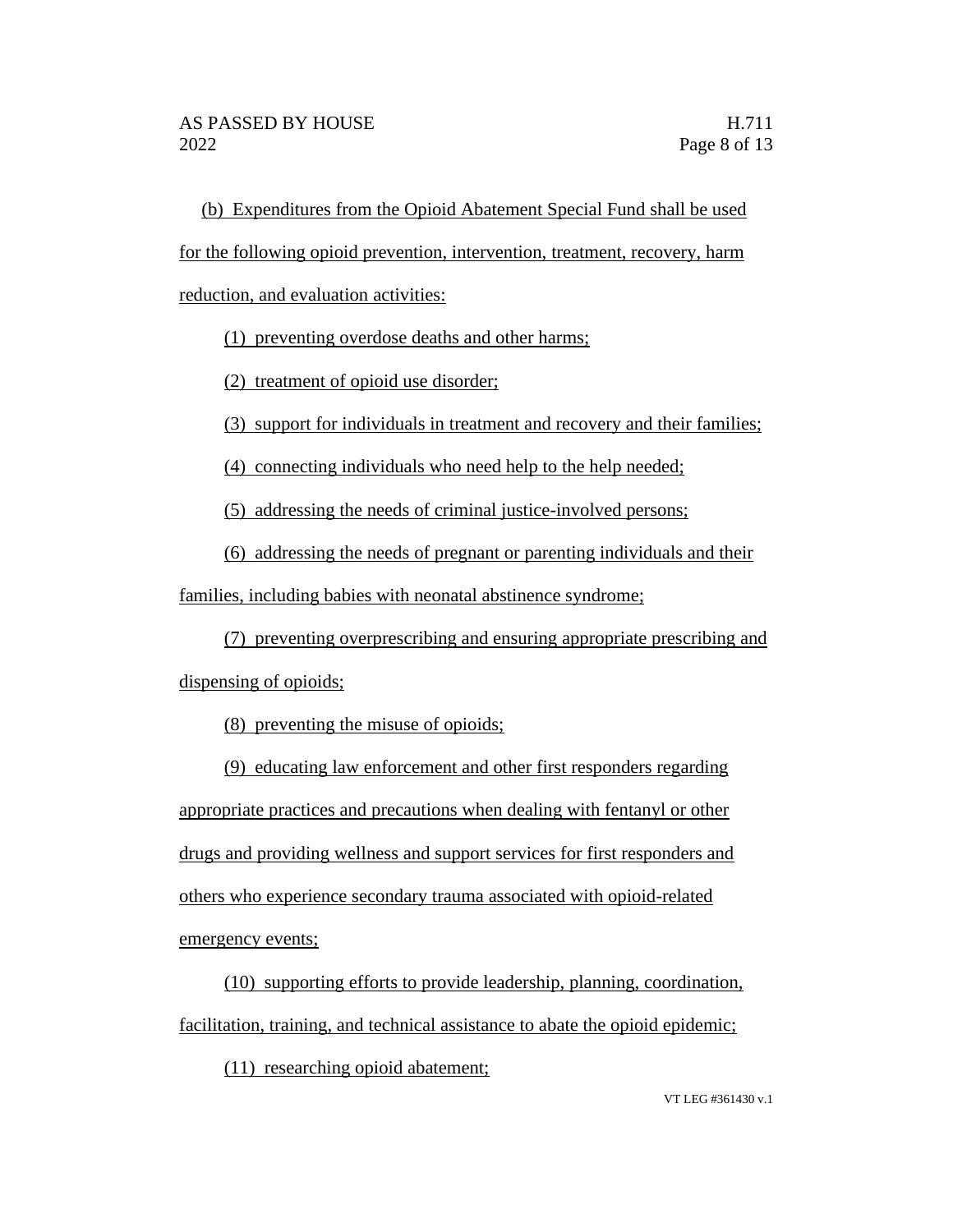(12) implementing other evidence-based or evidence-informed programs or strategies that support prevention, harm reduction, treatment, or recovery of opioid use disorder and any co-occurring substance use or mental health disorder; and

(13) the cost of the administrative, technical, and legal assistance provided to the Advisory Committee by the Department of Health.

(c) Priority for expenditures from the Opioid Abatement Special Fund shall be aimed at reducing overdose deaths, including the following:

(1) promoting the appropriate use of naloxone and other U.S. Food and Drug Administration-approved drugs to reverse opioid overdoses, specifically:

(A) expanding training for first responders, schools, community

support groups, families; and

(B) increasing distribution to individuals who are uninsured or whose health insurance does not cover the needed goods and services;

(2) increasing access to medication-assisted treatment and other opioid-

related treatment, specifically:

(A) increasing distribution of medication-assisted treatment to individuals who are uninsured or whose health insurance does not cover the needed goods and services;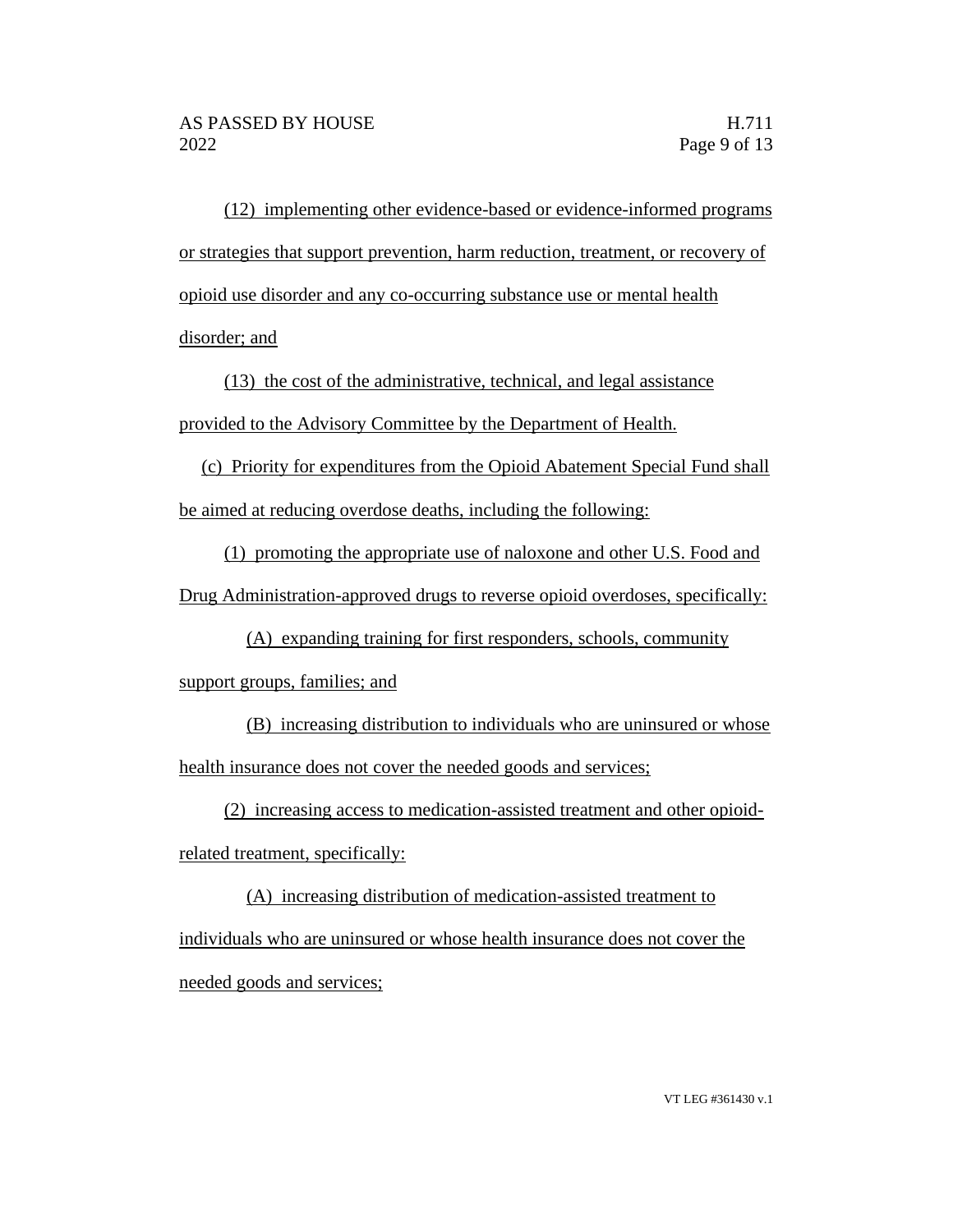(B) providing education to school-based and youth-focused programs that discourage or prevent misuse, including how to access opioid use disorder treatment;

(C) providing medication-assisted education and awareness training to health care providers, emergency medical technicians, law enforcement, and other first responders; and

(D) providing treatment and recovery support services such as residential and inpatient treatment, intensive outpatient treatment, outpatient therapy or counseling, and recovery housing that allows or integrates medication and other support services;

(3) assisting pregnant and postpartum individuals, specifically;

(A) enhancing services for expanding screening, brief intervention, and referral to treatment (SBIRT) services to non-Medicaid eligible or uninsured pregnant individuals;

(B) expanding comprehensive evidence-based or evidence-informed treatment and recovery services, including medication-assisted treatment, for individuals with co-occurring opioid use disorder and other substance or mental health disorders for up to 12 months postpartum; and

(C) providing comprehensive wraparound services to pregnant and postpartum individuals with opioid use disorder, including housing, transportation, job placement, training, and child care;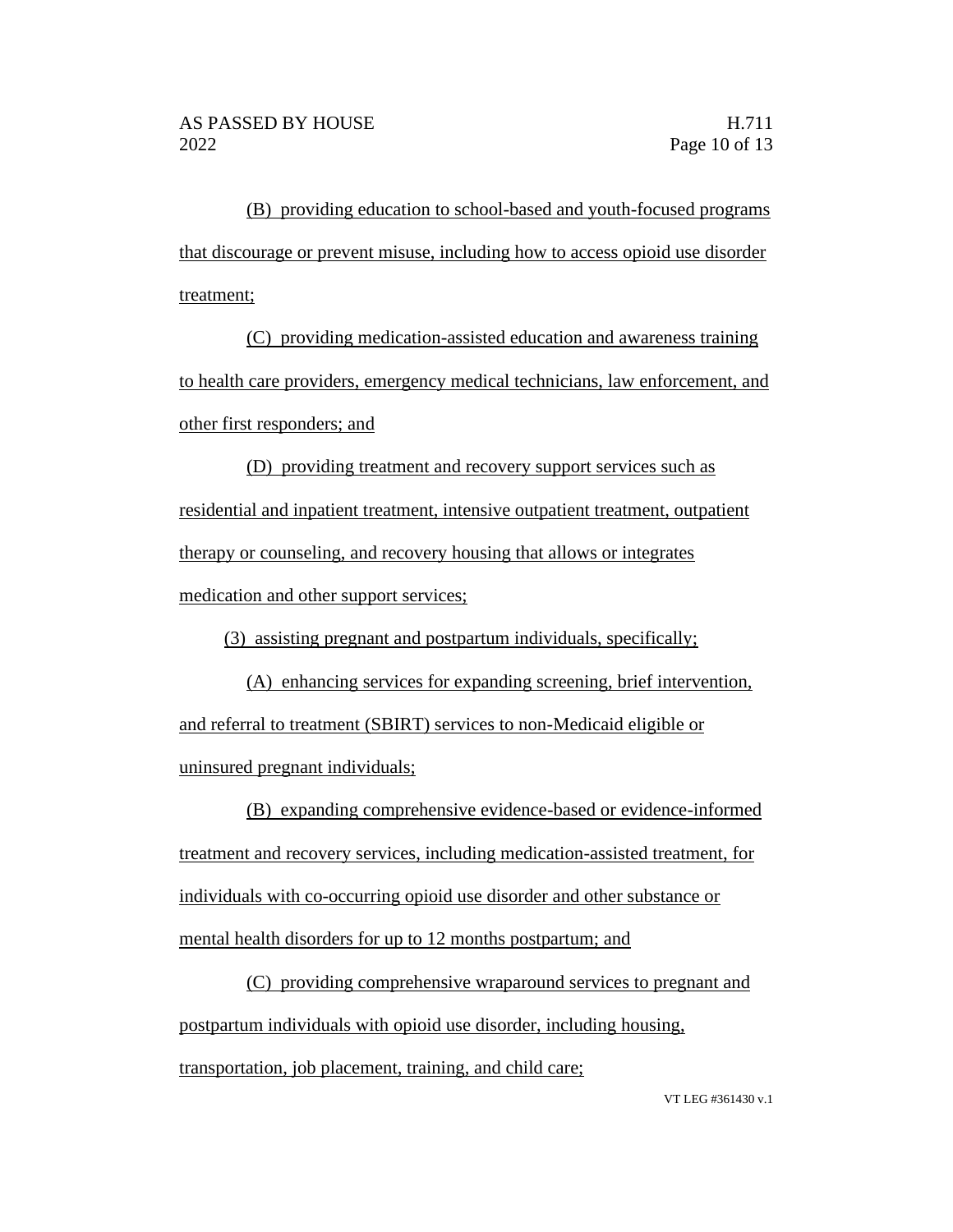(4) expanding treatment for neonatal abstinence syndrome (NAS), specifically:

(A) expanding comprehensive evidence-based or evidence-informed recovery support for babies with NAS;

(B) expanding services for better continuum of care to address infant needs and support the parent-child relationship; and

(C) expanding long-term treatment and services for medical

monitoring of babies with NAS and their families;

(5) expanding the availability of warm handoff programs and recovery services, specifically:

(A) expanding services such as navigators and on-call teams to begin medication-assisted treatment in hospital emergency departments;

(B) expanding warm handoff services to transition to recovery

services;

(C) broadening the scope of recovery services to include co-

occurring substance use disorder or mental health conditions;

(D) providing comprehensive wraparound services to individuals in recovery, including housing, transportation, job placement, training, and child care; and

(E) hiring additional workers to facilitate the expansions listed in this subdivision (5);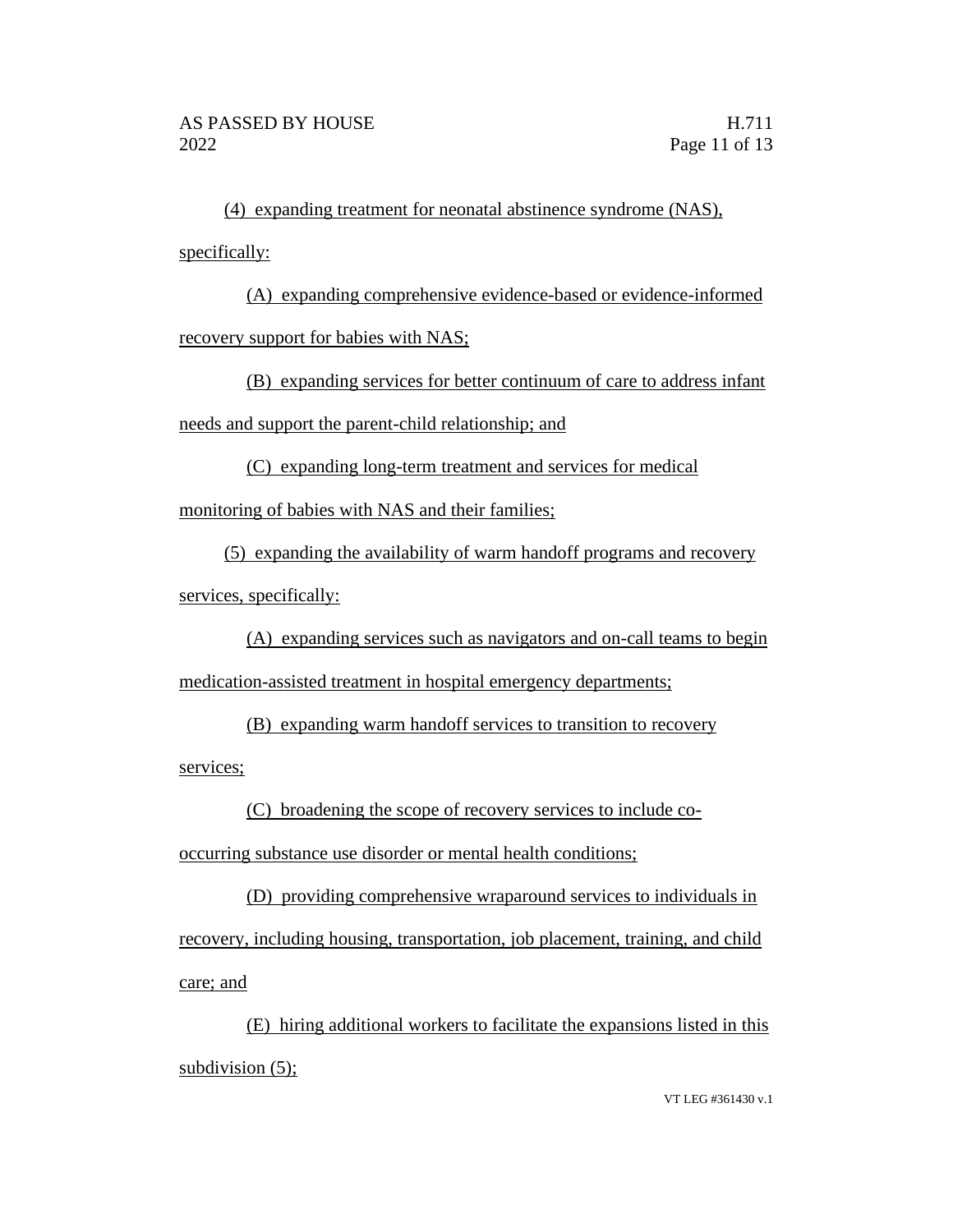(6) treating incarcerated populations, specifically;

(A) providing evidence-based or evidence-informed treatment and recovery support, including medication-assisted treatment for individuals with opioid use disorder or co-occurring substance use or mental health disorders while transitioning out of the criminal justice system; and

(B) increasing funding for correctional facilities to provide treatment and recovery support to inmates with opioid use disorder;

(7) supporting prevention programs, specifically;

(A) funding for media campaigns to prevent opioid misuse;

(B) funding for evidence-based or evidence-informed prevention in

schools;

(C) funding for health care provider education and outreach regarding best prescribing practices for opioids consistent with current Department of Health and U.S. Centers for Disease Control and Prevention guidelines, including providers at hospitals;

(D) funding for community drug disposal programs; and

(E) funding and training for first responders to participate in prearrest diversion programs, post-overdose response teams, or similar strategies that connect at-risk individuals to mental health services and supports;

VT LEG #361430 v.1 (8) expanding syringe service programs, specifically providing comprehensive syringe services programs with more wraparound services,